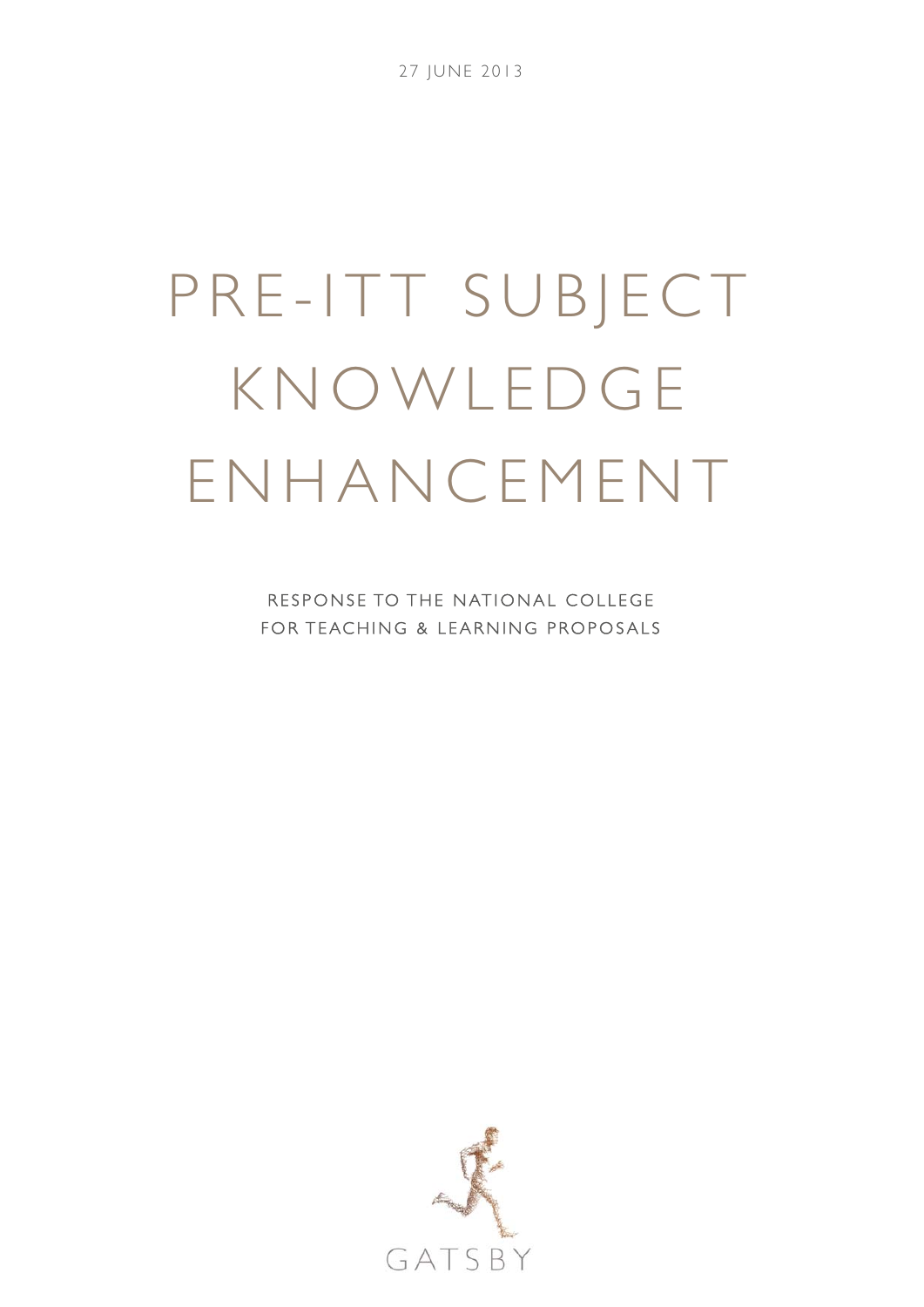## **INTRODUCTION**

- Gatsby is a foundation set up in 1967 by David Sainsbury (now Lord Sainsbury of Turville) to realise his charitable objectives. We focus our support on the following areas:
	- Plant science research
	- − Neuroscience research
	- Science and engineering education
	- Economic development in Africa
	- Public policy research and advice
	- − The Arts
- 2 Over the last decade Gatsby has spent in excess of £4 million developing and supporting a number of major programmes to improve the recruitment and retention of physics teachers, including working in partnership with government and others to pilot the first Subject Knowledge Enhancement (SKE) courses for both pre-initial teacher training (ITT) and for serving teachers lacking a physical science specialism.

# **THE IMPORTANCE OF SKE**

- 3 SKE courses have been one of the most important factors in the recruitment of teachers of shortage subjects. Last year just over 20% of trainees entering physics initial teacher education came through an SKE course. The courses allow graduates who do not hold a degree in physics or chemistry (and some other difficult to recruit to subjects) to enter ITT and this allows for recruitment to the profession from a much wider degree pool than would otherwise be possible.
- 4 We are concerned that the changes proposed by NCTL could result in fewer SKE places being offered and/or a reduction in the quality of SKE provision. Such changes could potentially have a significant negative impact on the number and quality of specialist teachers in UK schools.

# **ALLOCATION OF SKE PLACES**

- 5 The NCTL proposals suggest that, with the exception of outstanding providers, SKE places should be allocated in proportion to the number of ITT places provided. We believe Schools Direct is more likely to fill its vacancies with trainees who already hold a degree in the subject they will teach and schools may therefore not need to use their full SKE allocation. Similarly, some large outstanding providers may choose not to offer SKE, resulting in a potentially significant fall in provision. We recommend the NCTL considers simple mechanisms to allow other ITT providers to bid for unused SKE places to ensure there is not a reduction in the overall number of places available in any given year.
- 6 The first SKE courses were delivered by HEIs as a regional service. Potential teacher trainees would apply directly to an ITT provider who would then refer applicants to an SKE course in their region if it was felt additional subject knowledge support was needed. This system could work well within the new teacher training landscape, but central support is required to ensure regional consortia are formed and provision is not lost.

# **STRUCTURE OF SKE**

7 We welcome the suggestion that SKE courses could be taught in a more flexible way using summer schools and distance learning. However we are concerned about the prospect of SKE